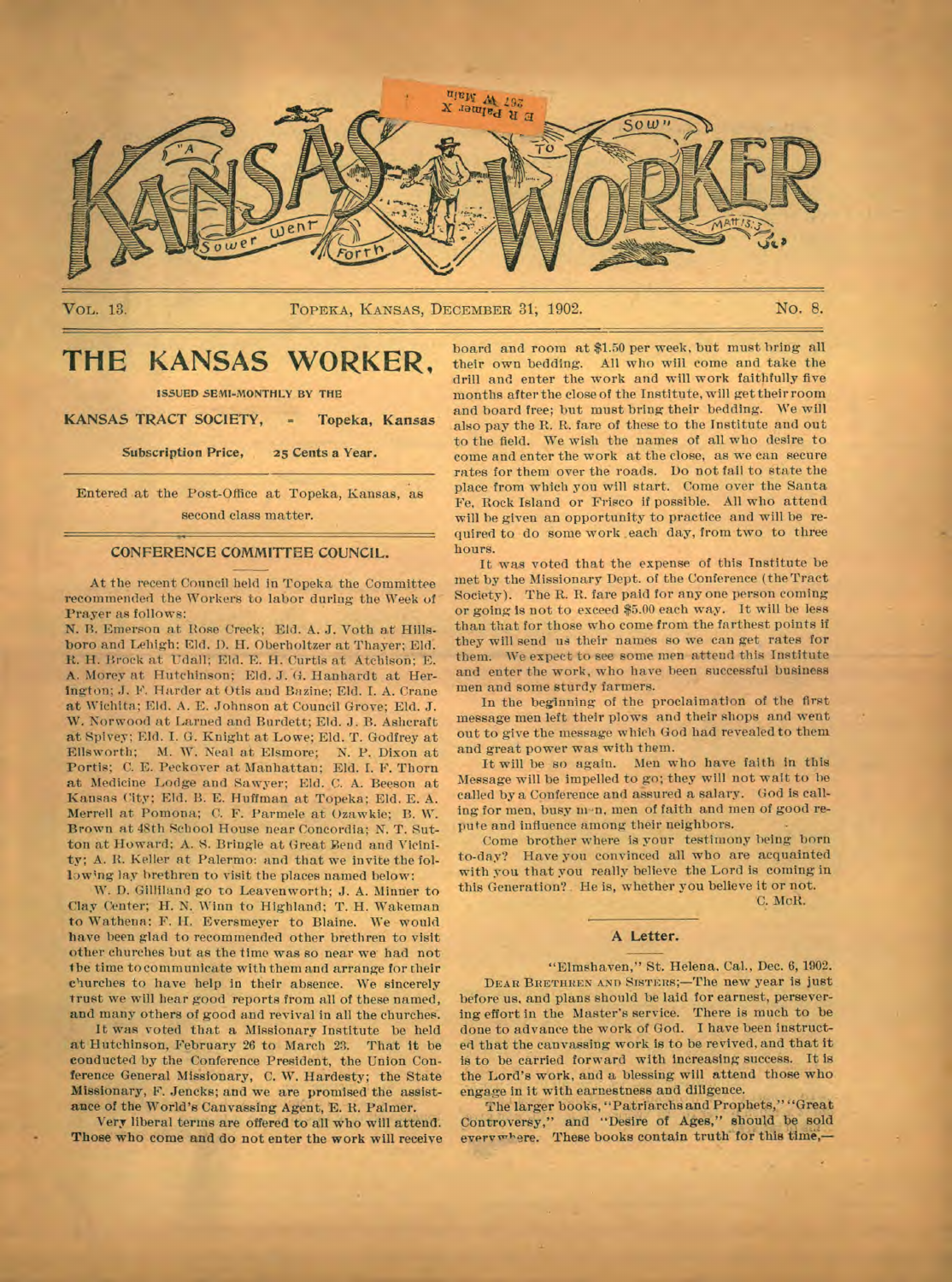truth that is to be proclaimed in all parts of the world. Nothing is to hinder their sale.

Many more of our larger books might have been sold if church members had been awake to the importance of the truths these books contain, and had realized their responsibility to circulate them. My brethren and sisters, will you not now make an effort to circulate these books?

My brethren and sisters, work earnestly to circulate these books. Put your hearts into this work, and the blessing of God will be with you. Go forth in faith, as you go praying that God will prepare hearts to receive the light. Be pleasant and courteous. Show by a consistent course that you are a true christian. Walk and work in the light of heaven, and your path will be as the path of the just, shining more and more until the perfect day.

I ask you, dear christian workers, to do what you can to circulate the books that the Lord has said should be sown broadcast throughout the world. Do your best to place them in the homes of as many as possible Think of how great a work can be done if a large num: ber of believers will unite in an effort to place before the people, by the circulation of these books, the light that the Lord has said should be given them. Under divine guidance, go forward in the work, and look to the Lord for aid. The Holy Spirit will attend you. Angels of heaven will accompany you, preparing the way.

The Lord calls for many more to engage in the canvassing work in the year 1903. For Christ's sake, my brethren and sisters, make the most of the hours of the new year to place the precious light of present truth before the people.

Jesus is calling for many missionaries, for men and women who will consecrate themselves to God, willing to spend and and be spent in His service. Oh, can we not remember that there is a world to labor for? Shall we not move forward step by step, letting God use us as His helping hand? Shall we not place ourselves on the altar of service? Then the love of Christ will touch and transform us, make us willing for His sake to do and dare. ELLEN G, WHITE. and dare. **ELLEN** 0. **WHITE.** 

## **Important Notice to Workers.**

At our recent council, the interests of Our Conference paper **THE KANSAS WORKER** *was* considered and those in charge informed us that they cannot report the work done in the State unless the workers and others report to them. This must be evident. We have a subscription list of between seven hundred and eight hundred. It is the reports of the work done, and plans for the work that our people want to read in the **WORKER.** But if these are not sent in we cannot publish them and our people cannot read them. Then we must fill in with articles original or selected. It is all good, but we have more of that kind of matter in the Review and our other papers than most of us get read.

It is not our aim to make the **WORKER** a theological organ; it does not design to enter that field. We want to report to our people what is being done and to speak to them of plans and methods of work. In view of this it was voted unanimously that we urge all of our workers to report to the **WORKER** at least once each month, and it is much better to say twice each month, and give Items of interest.

All of the committee made good promises to set **a**  good example and begin at once. I believe they will, but don't wait for the example report now, and often hereafter. The Worker is 25c a year, and just now **we**  are combining with it a set of the five extra issues containing full proceedings of the session of the Union Conference, postpaid for an addition of 10c.

C. McR.

### **Dedication Services at Pontiac and Kansas City.**

A very interesting and profitable meeting was enjoyed with the Pontiac church in Butler County Sabbath and Sunday, December 13 and 14. Services began in the new church Friday night and continued over Monday night. Notwithstanding the snow, rain and sleet storm which covered almost the entire time of the meeting, the people came from two to ten miles and much interest was manifested. In response to a call made at the close of the discourse, Sabbath morning a large part of the congregation arose indicating their determination to reconsecrate themselves to the Lord for service. Some also made a start for the first time in the Christian life. Sunday the new church was dedicated. It is a neat building 22 x 36, well built and of the best materials It cost fully \$900 and is free from debt. A part of the house is arranged for a church school. which was to open December 22. Sister Hannah Jensen is teacher. Elder E. T. Russell and the writer and Brother Frank Ogden participated in the service of dedication.

Sunday, December 21, our church in Kansas City, Kansas was dedicated. It has been in use for sometime, but was not finished until recently. The whole cost of lots and building is \$1500.00. By invitation, a goodly number of our people were over from Kansas City, Mo., among whom were Elder J. M. Rees and Brother James Cochran, who with the writer and Elder Beeson, participated in the dedicatory services. We are glad to be able to announce that this church also was given to the Lord free from any debt. Elder Beeson remains there to continue the work during the week of prayer and onward as the interest may demand.

C. McREYNOLDS.

#### **Abilene Sabbath School Convention.**

1n harmony with the plan suggested by the sabbath school department cfficers, the Abilene Sabbath School held a S. S. Convention on the 21st. Invitations were sent to some of the neighboring Sabbath Schools but none responding the Abilene brethren took hold alone and we had an interesting and profitable time together.

The Spirit of the Lord was present to direct and bless in considering the various subjects the Missionary work the S. S. should do both at home and abroad, was made the most prominent feature of the day's exercises and even the missionary sptrit came in among the children who took part in the exercises and enjoyed the work with the older ones.

At the close of the meetings each one told of the good the Sabbath School had done. Everyone seemed to be benefited by the Sabbath School, and I believe the Sabbath School will grow from now on. •

I would further say, let all the Sabbath Schools whether alone or in company with others hold an occasslonal meeting of this kind, for it is good.

C. E. **PECKOVER.**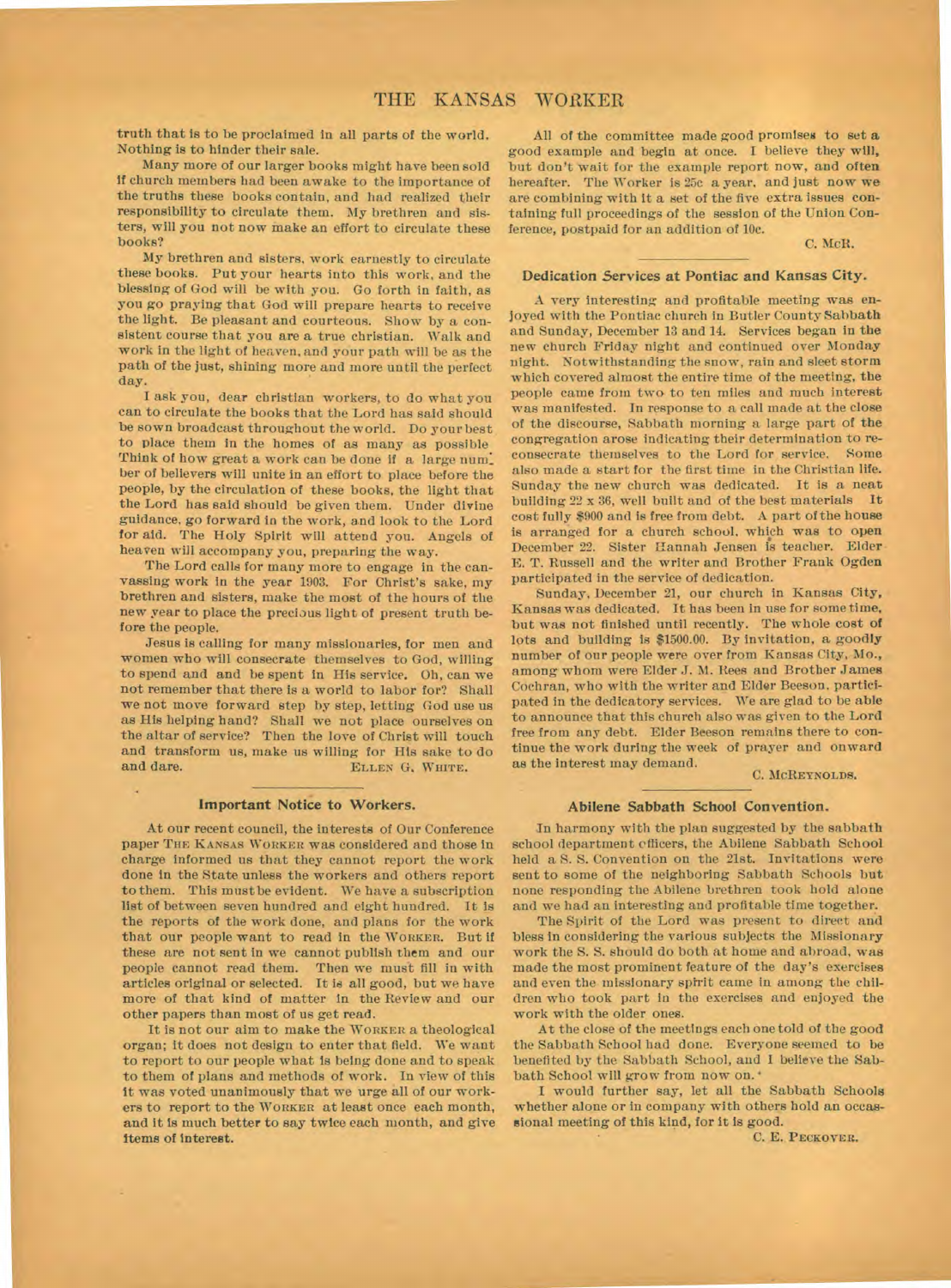## **Ottawa.**

**I** came here November 11 in the Object Lesson work. Began preaching on Friday evening and by Sunday evening souls were asking for prayers. I had sent appointments ahead, but I had to take them up, saying **"I**  came to Ottawa, and assayed to go to Pomona, but the Spirit suffered me not." The Lord blessed abundantly and many were seeking salvation. After four weeks **I**  saw something was holding, and changed the meetings for ourselves. The second evening nearly all arose in response for the call for those that desired to he prayed for, and confessions were made of coldness, backsliding, being stumbling blocks, hindering the meeting, etc., and the sweet Spirit of the Lord was upon us.

The next day, Sabbath, after a short sermon and a few prayers, the power of the Spirit of the Lord rested upon us,• and wave after wave of the Spirit of blessing went over the house for an hour. Every one was moved to tears, sinners were sobbing, and it seemed as if no one could resist the latter rain that was falling in *gentle,*  tender showers upon us, and as if every one would be actually swept into the kingdom of God, but some would not yield, though moved exceedingly.

Now as Christ was baptized of the Spirit and then driven into the wilderness to be tempted of the devil, every one seemed to be in hand to hand conflict with the powers of evil, and in one case after prayers were offered, we had to call on the Lord specially to rebuke the power of the enemy. Knowing that, "enduring patience, invincible courage, omnipotent faith is required in the work of saving souls," 1 clung to the Lord, and he did not forsake us. The meetings continued each evening, and the next Sabbath was a good day. Sunday evening as I asked those wishing baptism to come forward, they began to come, and we praised God with tears of joy as His power rested upon us, and twenty requested baptism, which was administered the next evening, 18 joined the church on confession of faith and the others re-baptized. Some came forward for prayers Sunday evening, and we hope they will come out fully for God.

I was so weary in mind, that **I** thought best to rest a few days, so go to Shawnee to visit those there again and will return in a few days.

Dear brethren, the Lord is desirous to work in power. Heaven is burdened with blessings for us. If you wish meetings at your place in this (East Central) district, please write me about it and I will do all I can. Have now some places to go, but pray for me, and that the Lord will work, that your prayers as sharp sickles may go before and then the harvest will be more easily and 'quickly gathered so we can go to you. Address office.

E. A. **MERRELL.** 

## **Burlington.**

Since the Conference and Camp-meeting held at Junction City, Kansas, **I** have visited Burlington, LeRoy and Yates Center in behalf of "Christ's Object Lessons" work.

When the work was laid before the brethren in these different places; they seemed willing to do what they could in selling their quota of the book. And God has blessed them in their effort.

From Yates Center, I returned to Burlington, where I met with Eld. C. McReynolds over Sabbath and Sun- 'day, Nov. 29th and 30th. At **which time he organized** 

**the** company here into a church. On the day for **organization there were fourteen who** were present **and united\_**  Since that time seven more names have been added, six of these are from LeRoy. There is one sister who is **now**  working in Waverly, who will unite with the church **just**  as soon as she returns home.

We trust the readers of the **"WORKER" will remember the brethren here at the throne of grace, that their ship**  may be piloted by the hand of God on the sea of life, **and**  that many more may be added to their number.

Your brother in Christian love, **NOAH T. SUTTON.** 

#### **The Poor Fund.**

**In** view of the many calls coming from **the worthy**  poor for help it was voted to recommend all of **our**  churches and companies to take up a collection the **first**  Sabbath in each mouth to aid them. In **those churches where there** are poor who must have help, half of **each collection should be retained and used under the direction of the church officers and the other half to be sent to the**  State Poor Fund **to be disbursed** by the direction **of the**  Conference Committee.

All money for this fund should be sent to **N. B.**  Emerson, 821 W. 5th st , Topeka. This report **will be**  continued in the next issue of the **WORKER.** 

**C. MeR..** 

#### **The Advance.**

A new child just born and can talk well from **the first.** 

**The Central** Advance appeared in our office **last week; it is a neat littlle eight paged sheet, well edited, and will be published twice per month, and sent to you**  a year for 50c. It is published at Union College and is the official organ of the Central Union Conferance. It will contain Union College news, notes, Sanitarium items, Union Conference news and Missionary items. It **will**  also contain instructions of educational, health **and**  theological lines. Subscriptions for the Advance **will be received at the office of the Kansas Tract Society.** 

**C. McR.** 

#### **A Seed that Grew.**

**The following is a letter which we have just received from a gentleman** in Texas:

"I received the tracts and am well pleased with **them, especially the one on the Lord's day. I have a book**  written by Waggoner entitled "From Eden to Eden", find it to be the best work **I** have ever read on that **line,**  and have decided to keep the Sabbath from now on."

This gentleman goes on to ask us various questions concerning our truth, and seems to be intensely interest- ed. Dear reader, are you sowing such seed as this?

#### **Union College Bakery.**

**The Bakery has put in a new oven and is now ready to fill all orders in bulk for our own people at reasonable prices. All goods warranted to be first class. Send for**  Price List. Address,

**UNION COLLEGE BAKERY, College View, Neb.**